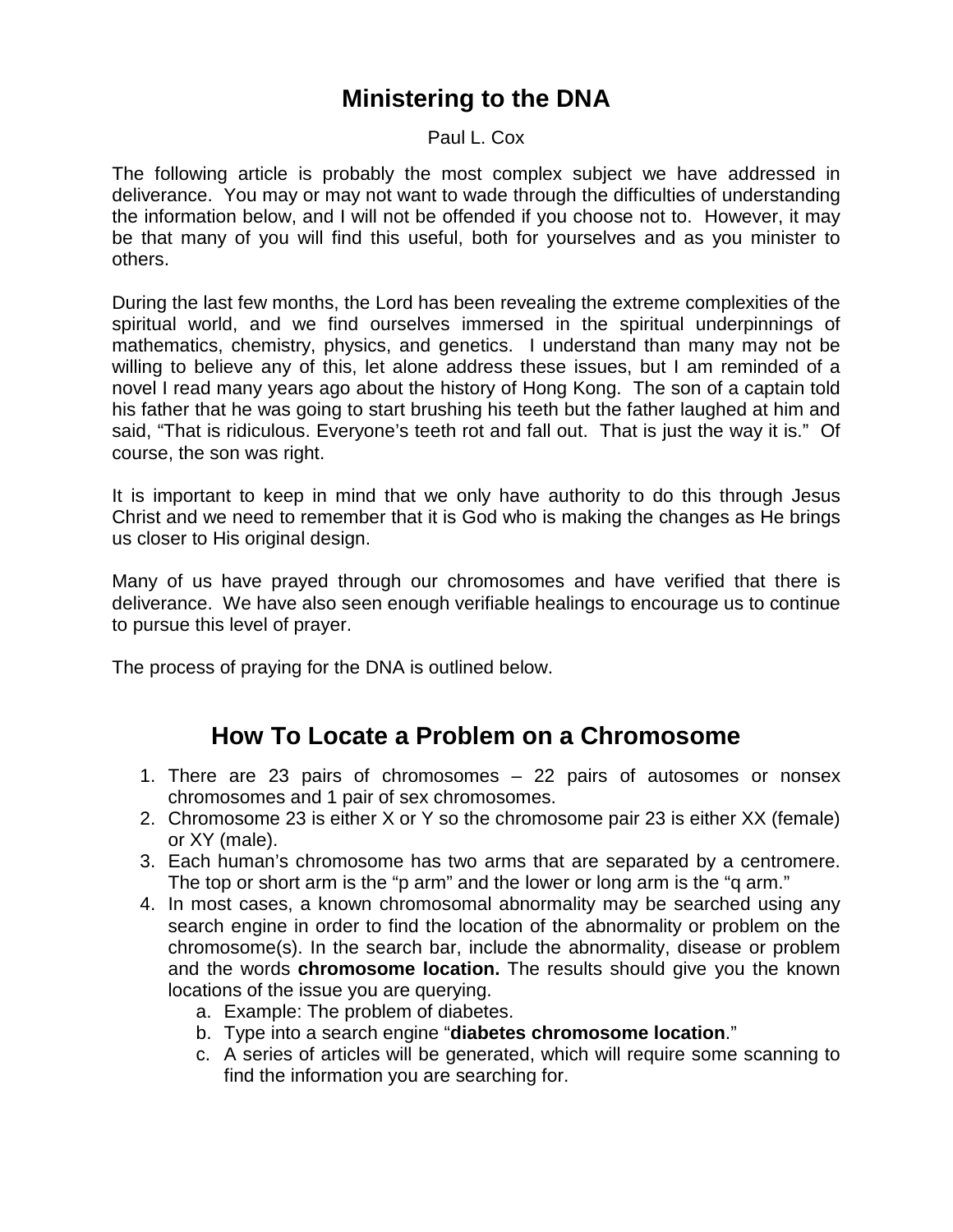d. Below are two paragraphs from one article<sup>[1](#page-3-0)</sup> that will give an example of what to look for. The key information you are looking for is highlighted:

*"Type 2 diabetes is a common multifactorial heterogeneous disease with both genetic and environmental determinants and an uncertain mode of inheritance. At least three groups have recently completed genome scans for type 2 diabetes and many are nearing completion. Hanis* et al *reported genome-wide significance on chromosome 2q31 on a combined data set of 440 Mexican-American affected sib pairs (ASPs). In a sample from Botnia, Western Finland, a small number of selected pedigrees with the lowest quartile for mean 30-min insulin levels after oral glucose tolerance tests showed significant evidence for linkage to type 2 diabetes on chromosome 12q. More recently, evidence for linkage was obtained on chromosome 11q for both diabetes and body mass index (BMI) in 264 Pima Indian families."*

*"In contrast, maturity-onset diabetes of the young (MODY) is a rare monogenic form of type 2 diabetes that has an autosomal dominant mode of inheritance. At least five different genes, located on chromosomes 20, 7, 12, 13, and 17, independently cause MODY within single pedigrees. MODY genes may also play a minor role in the common form of type 2 diabetes."*

- e. In the examples above, you will find that more than one chromosome is implicated in diabetes. The first notation is "**2q31**" - in other words, **chromosome 2, (q) arm, region 3, band 1** and read "two Q three one." The second notation is **12q**. This would be **chromosome 12**, **(q) arm**. The third notation is **11q,** which would **chromosome 11, (q) arm**. Diabetes can also be found in **chromosomes 20 and 13.**
- 5. Once you have the location on the chromosome, go to the web address: [http://www.ncbi.nlm.nih.gov/mapview/maps.cgi?TAXID=9606&QSTR=MLH1%20](http://www.ncbi.nlm.nih.gov/mapview/maps.cgi?TAXID=9606&QSTR=MLH1%20OR%20ETM1%20OR%20VHL%20OR%20SCLC1&QUERY=uid%281958,4049,7057,7453,107327,9026091,9026582,9026637,9026668%29&chr=1&maps=ideogr%2Cmorbid) [OR%20ETM1%20OR%20VHL%20OR%20SCLC1&QUERY=uid%281958,4049,](http://www.ncbi.nlm.nih.gov/mapview/maps.cgi?TAXID=9606&QSTR=MLH1%20OR%20ETM1%20OR%20VHL%20OR%20SCLC1&QUERY=uid%281958,4049,7057,7453,107327,9026091,9026582,9026637,9026668%29&chr=1&maps=ideogr%2Cmorbid) [7057,7453,107327,9026091,9026582,9026637,9026668%29&chr=1&maps=ideo](http://www.ncbi.nlm.nih.gov/mapview/maps.cgi?TAXID=9606&QSTR=MLH1%20OR%20ETM1%20OR%20VHL%20OR%20SCLC1&QUERY=uid%281958,4049,7057,7453,107327,9026091,9026582,9026637,9026668%29&chr=1&maps=ideogr%2Cmorbid) [gr%2Cmorbid](http://www.ncbi.nlm.nih.gov/mapview/maps.cgi?TAXID=9606&QSTR=MLH1%20OR%20ETM1%20OR%20VHL%20OR%20SCLC1&QUERY=uid%281958,4049,7057,7453,107327,9026091,9026582,9026637,9026668%29&chr=1&maps=ideogr%2Cmorbid)
	- a. When you open the website, you will see the chromosomes listed across the top of the page. To find the first notation listed, **2q31,** click on Chromosome 2. Look at the (q) arm (you will see the picture of the chromosome on the left hand side). The top arm is the (p) arm and the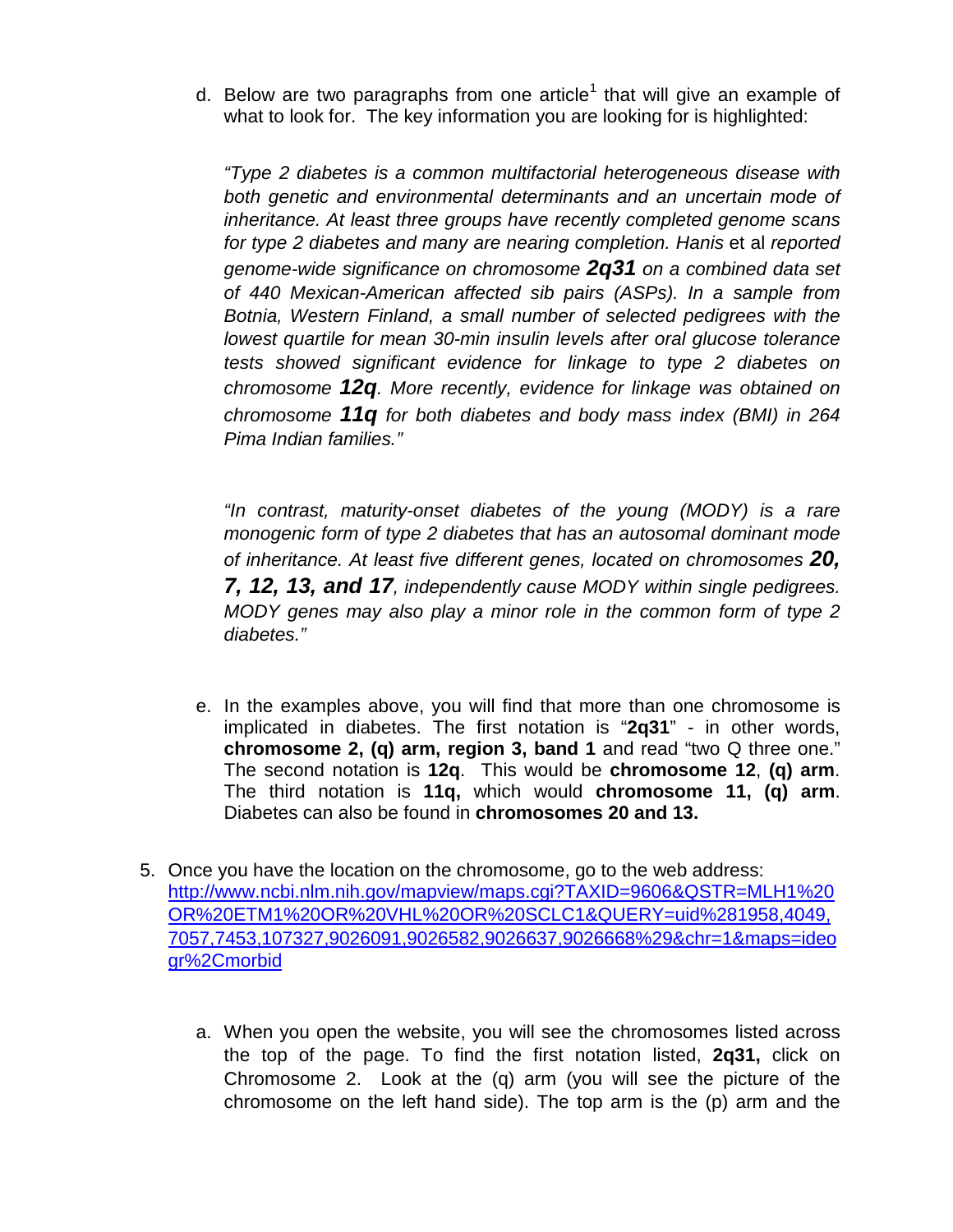lower arm is the (q) arm. Look at the (q) arm. On the far left in very small letters you will find the address **2q31**. You will see the region affected and on the right side you will see the notation "Diabetes mellitus, insulindependent, 7."

- b. Pray and ask the Lord:
	- i. To repair that gene.
	- ii. If there has been any mutations in this region, to correct them.
	- iii. If the enemy has made any additions to the chromosome, to remove them.
	- iv. If the enemy has made any deletions to the chromosome, to retrieve what was deleted.

## **Prayer for DNA**

I repent for all ungodly beliefs held by my family line and me that has allowed ungodly inscriptions to be written on any of my genes and within the DNA base sequence.

I ask Lord, that You will go into the enemy's library and destroy all books that contain the enemy's inscriptions upon my DNA, RNA and proteins.

I ask that You will also go into the righteous library and retrieve the original design of my DNA, RNA and proteins, and imprint it on my DNA, RNA and proteins.

Lord, please clean off all ungodly paths connected to my DNA, RNA and proteins and restore the original paths. Please correctly connect each gene to the righteous lines.

Please remove all ungodly inscriptions on the stones.

Please remove my DNA, RNA and proteins from the ungodly length, width, height and depth.

Please correct the sound, resonance, and frequency of each strand of DNA in each chromosome. I ask you, Lord, to remove the enemy's resonance of evil.

I also ask You to disconnect each base from any ungodly star, star system, zodiac, constellation, and galaxy. Remove the stars from their ungodly courses.

Please redesign the inscription on my genes to the original blueprint and intent.

Lord, as I pick up each gene I ask you to clean it and then put it back in the correct location.

Please cancel all blood, salt, and threshold covenants in my family line that have corrupted each DNA, RNA and protein.

Please heal all of the mitochondria DNA.